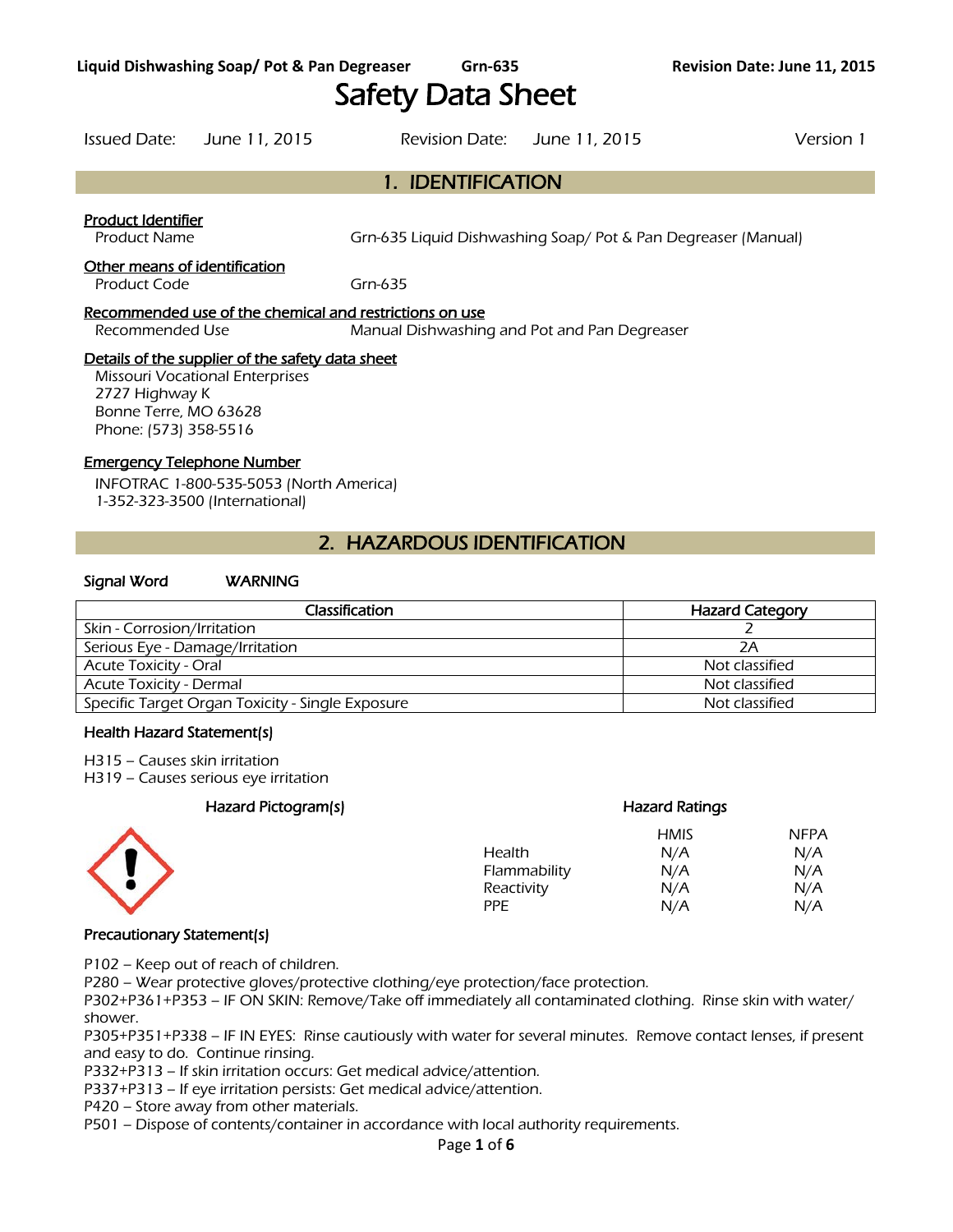## **Liquid Dishwashing Soap/ Pot & Pan Degreaser Grn-635 Revision Date: June 11, 2015** 3. COMPOSITION/INFORMATION ON INGREDIENT

| <b>Chemical Name/Pure Substance</b>   | CAS#          | Weight-% |
|---------------------------------------|---------------|----------|
| Sodium Dodecylbenzene Sulfonate       | 25155-30-0    | 15-20    |
| Sodium Polyethoxyethyl Dodecylsulfate | 9004-82-4     | $5 - 10$ |
| Ethyl Hydroxide                       | $64 - 17 - 5$ | 1-5      |

\*\*If Chemical Name/CAS No is "proprietary" and/or Weight-% is listed as a range, the specific chemical identity and/or percentage of composition has been withheld as a trade secret.

## 4. FIRST-AID MEASURES

| <b>General Advice</b> | If you feel unwell, seek medical advice (show label where possible).                                                                                                                                      |
|-----------------------|-----------------------------------------------------------------------------------------------------------------------------------------------------------------------------------------------------------|
| <b>Eye Contact</b>    | Immediately flush eyes with plenty of water for at least 15 minutes. Remove contact lenses,<br>if present and easy to do. Continue rinsing. Get medical attention if irritation develops and<br>persists. |
| <b>Skin Contact</b>   | Wash off with plenty of water. If skin irritation occurs: Get medical advice/attention.                                                                                                                   |
| Inhalation            | Move to fresh air. Call a physician if symptoms develop or persist.                                                                                                                                       |
|                       |                                                                                                                                                                                                           |

Ingestion Rinse mouth. Get medical attention if symptoms occur.

#### Most important symptoms and effects

Symptoms may include stinging, tearing, redness, swelling, and blurred vision. Skin irritation. May cause redness and pain.

## 5. FIRE-FIGHTING MEASURES

#### Extinguishing Media

Suitable Extinguishing Media: Water fog, foam, dry chemical powder, carbon dioxide. Unsuitable Extinguishing Media: None known.

#### Specific Hazards Arising from the Chemical

During fire, gases hazardous to health may be formed.

### Protective equipment and precautions for firefighters

Self-contained breathing apparatus and full protective clothing must be worn in case of fire.

## 6. ACCIDENTAL RELEASE MEASURES

#### Personal precautions, protective equipment and emergency procedures

Personal precautions **Keep unnecessary personnel away.** Ensure adequate ventilation. Wear appropriate protective equipment and clothing during clean-up. Do not touch damaged containers or spilled material unless wearing appropriate protective clothing.

**Environmental precautions** Not available.

#### Methods and material for containment and clean up

- Methods for Containment Prevent further leakage/spillage if safe to do so.
- Methods for Clean up **Absorb in vermiculite, dry sand, or earth and place into containers.** Following product recovery, flush area with water. Clean surface to remove residual contamination.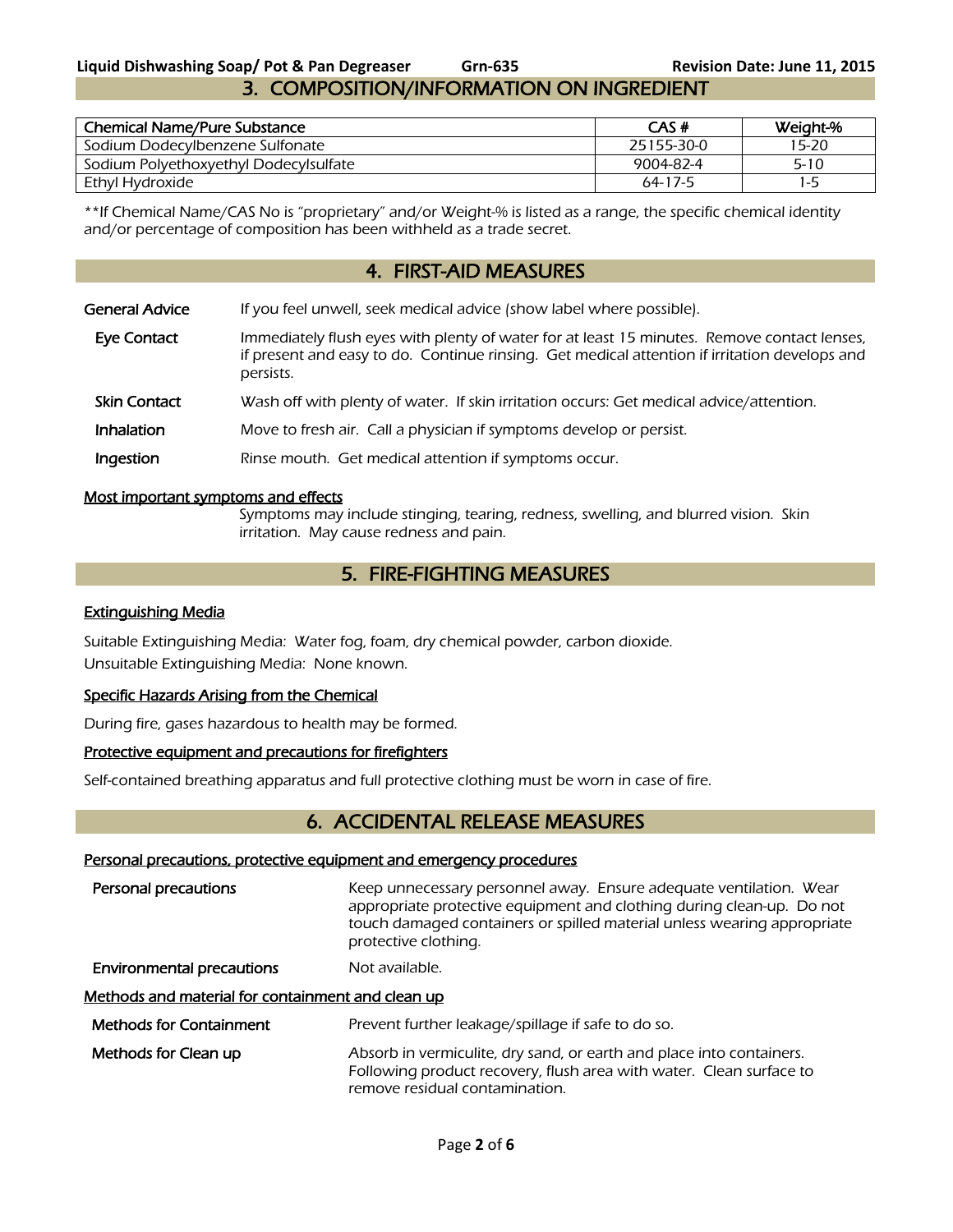#### Precautions for safe handling

Wear appropriate personal protective equipment. Avoid contact with skin and eyes. Observe good industrial hygiene practices.

#### Conditions for safe storage, including any incompatibilities

Store in original tightly closed container. Store away from incompatible materials. Keep out of reach of children.

## 8. EXPOSURE CONTROLS/PERSONAL PROTECTION

#### Appropriate engineering controls

Engineering Controls Provide eyewash station. General ventilation normally adequate.

#### Individual protection measures, such as personal protective equipment

| Eye/Face Protection                   | Wear safety glasses with side shields (or goggles).                                                                                                                                                                            |  |
|---------------------------------------|--------------------------------------------------------------------------------------------------------------------------------------------------------------------------------------------------------------------------------|--|
| Skin and Body Protection              | Wear protective gloves. When handling concentrated product, if contact is<br>likely.                                                                                                                                           |  |
| <b>Respiratory Protection</b>         | No personal respiratory protective equipment normally required.                                                                                                                                                                |  |
| <b>General Hygiene Considerations</b> | Always observe good personal hygiene measures, such as washing after<br>handling the material and before eating, drinking, and/or smoking.<br>Routinely wash work clothing and protective equipment to remove<br>contaminants. |  |

#### Occupational Exposure Limits US. ACGIH Threshold Limit Values

| ____<br>.<br>:7 IL                                       | <b>VDE</b>  |                                                   |
|----------------------------------------------------------|-------------|---------------------------------------------------|
| Eth<br>אר.<br>,xıae<br>$\cdot$<br>.<br>∼<br>$\mathbf{r}$ | ---<br>---- | $\sim$ $\sim$ $\sim$<br>$.$ nnm<br><b>OU</b><br>. |

#### Control Parameters

#### US. OSHA Table Z-1 Limits for Air Contaminants (29 CFR 1910.1000)

| .ononte<br>בו וי                                                                                | <b>VDC</b> | Value                                |
|-------------------------------------------------------------------------------------------------|------------|--------------------------------------|
| −.<br>Ffhvl<br>.xiae<br>$\sim$ $\sim$<br>זר<br>$\epsilon$<br>$\cdot \mathbf{v}$<br>ᄂᄖ<br>$\sim$ | DЕ<br>--   | $\sim$<br>1900<br>/m<br>ppm<br>' UUL |

## 9. PHYSICAL AND CHEMICAL PROPERTIES

#### **Appearance**

| <b>Physical State</b><br>Color                                                                                                                                                                                                                                                                                                                                        | Liquid<br>Green                                                                                                                                                                                                                           | Odor<br><b>Odor Threshold</b> | Citrus<br>Not Determined |
|-----------------------------------------------------------------------------------------------------------------------------------------------------------------------------------------------------------------------------------------------------------------------------------------------------------------------------------------------------------------------|-------------------------------------------------------------------------------------------------------------------------------------------------------------------------------------------------------------------------------------------|-------------------------------|--------------------------|
| <b>Property</b>                                                                                                                                                                                                                                                                                                                                                       | <b>Values</b>                                                                                                                                                                                                                             | <b>Remarks - Method</b>       |                          |
| рH<br>Melting Point/Freezing Point<br><b>Boiling Point/Boiling Range</b><br><b>Flash Point</b><br><b>Evaporation Rate</b><br>Flammability (Solid, Gas)<br><b>Upper Flammability Limits</b><br><b>Lower Flammability Limits</b><br><b>Vapor Pressure</b><br><b>Vapor Density</b><br><b>Specific Gravity</b><br><b>Water Solubility</b><br>Solubility in other solvents | $6.8 - 8.4$<br>32 $^{\circ}$ F (0 $^{\circ}$ C)<br>212 °F (100 °C)<br>None to boiling<br>Not available<br>Not applicable- Liquid<br>Not available<br>Not available<br>Not available<br>Not available<br>1.06<br>Complete<br>Not available |                               |                          |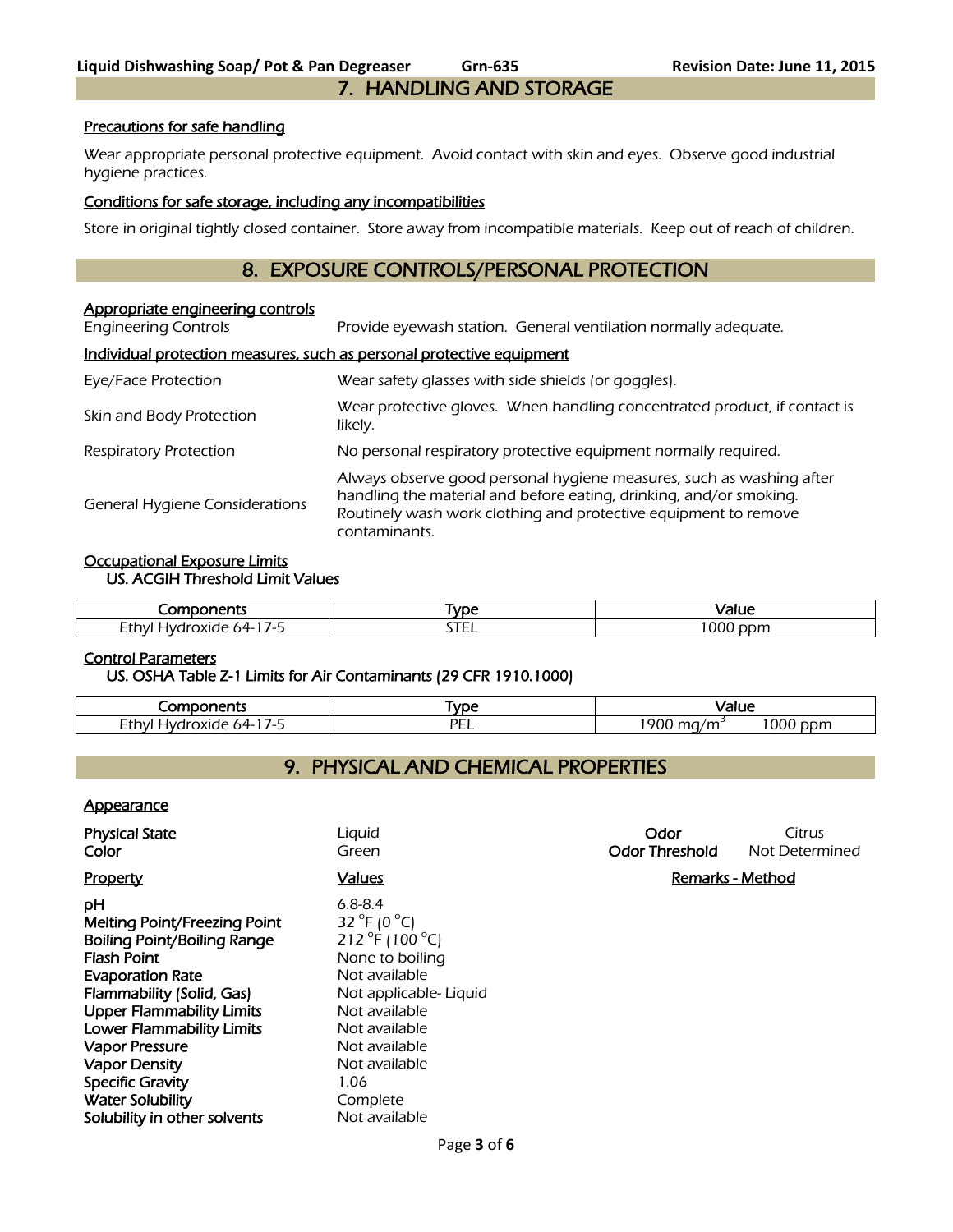**Liquid Dishwashing Soap/ Pot & Pan Degreaser Grn-635 Revision Date: June 11, 2015** Partition Coefficient Not available Auto-ignition Temperature Mot available<br>Decomposition Temperature Not available Decomposition Temperature **Viscosity** Not available Explosive Properties<br>
Oxidizing Properties<br>
Not available **Oxidizing Properties** 

## 10. STABILITY AND REACTIVITY

| Reactivity                                        | Non-reactive under normal conditions of use, storage, and transport.  |
|---------------------------------------------------|-----------------------------------------------------------------------|
| <b>Chemical Stability</b>                         | Stable under normal conditions.                                       |
| <b>Conditions to Avoid</b>                        | Contact with incompatible materials. Do not mix with other chemicals. |
| Incompatible materials                            | Strong oxidizing agents.                                              |
| <b>Hazardous Decomposition</b><br><b>Products</b> | Not hazardous decomposition products are known.                       |
| <b>Hazardous Polymerization</b>                   | Not available.                                                        |

## 11. TOXICOLOGICAL INFORMATION

| Information on likely routes of exposure                                            |                                                                                                                                |  |
|-------------------------------------------------------------------------------------|--------------------------------------------------------------------------------------------------------------------------------|--|
| Eye contact                                                                         | Causes serious eye irritation.                                                                                                 |  |
| Skin contact                                                                        | Causes skin irritation.                                                                                                        |  |
| Ingestion                                                                           | Expected to be a low ingestion hazard.                                                                                         |  |
| Inhalation                                                                          | No adverse effects due to inhalation are expected.                                                                             |  |
| Symptoms related to the physical,<br>chemical, and toxicological<br>characteristics | Symptoms may include stinging, tearing, redness, swelling, and blurred<br>vision. Skin irritation. May cause redness and pain. |  |

| Product                                                                      |                   | <b>Test Results</b>                                                                                                                                                                                                              |
|------------------------------------------------------------------------------|-------------------|----------------------------------------------------------------------------------------------------------------------------------------------------------------------------------------------------------------------------------|
| Liquid Dishwashing Soap/Pot & Pan Degreaser                                  |                   | Acute Dermal LD50 Rabbit: > 5000 mg/kg<br>Acute Oral LD50 Rat: > 5000 mg/kg                                                                                                                                                      |
| Carcinogenicity<br>Reproductive toxicity<br><b>Toxicological information</b> | OSHA.<br>effects. | This product is not considered to be a carcinogen by IARC, ACGIH, NTP, or<br>This product is not expected to cause reproductive or developmental effects.<br>Occupational exposure to the substance or mixture may cause adverse |

## 12. ECOLOGICAL INFORMATION

| Ectotoxicity                  | The product is not classified as environmentally hazardous. However, this<br>does not exclude the possibility that large or frequent spills can have a<br>harmful or damaging effect on the environment. |
|-------------------------------|----------------------------------------------------------------------------------------------------------------------------------------------------------------------------------------------------------|
| Persistence and degradability | Not available                                                                                                                                                                                            |
| Bioaccumulative potential     | Not available                                                                                                                                                                                            |
| Other adverse effects         | Not other adverse environmental effects are expected from this component.                                                                                                                                |
|                               |                                                                                                                                                                                                          |

## 13. DISPOSAL CONSIDERATIONS

Disposal Instructions

Collect and reclaim or dispose in sealed containers at licensed waste disposal site. Dispose of contents/container in accordance with local/regional/ national/international regulations.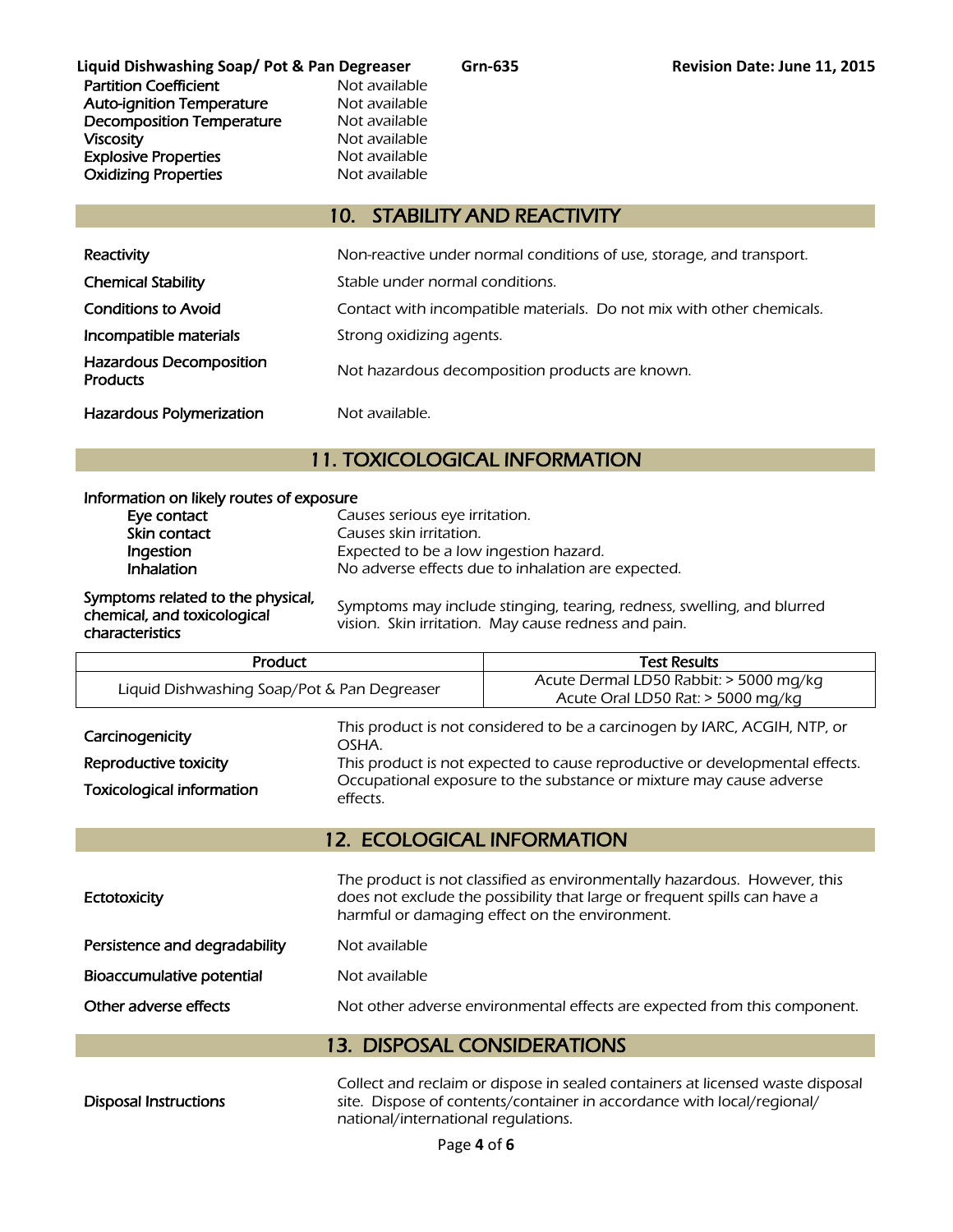| Hazardous Waste Code                     | The waste code should be assigned between the user, the producer, and the<br>waste disposal company.                                                                                                             |
|------------------------------------------|------------------------------------------------------------------------------------------------------------------------------------------------------------------------------------------------------------------|
| Waste from residues / unused<br>products | Dispose of in accordance with local regulations. Empty containers or liners<br>may retain some product residues. This material and its container must be<br>disposed of in a safe manner.                        |
| <b>Contaminated Packaging</b>            | Empty containers should be taken to an approved waste handling site for<br>recycling or disposal. Since emptied containers may retain product residue,<br>follow label warnings even after container is emptied. |

## 14. TRANSPORT INFORMATION

Please see current shipping paper for most up to date shipping information,<br>Note including exemptions and special circumstances.

| DOT I.D. Number                 | Not regulated. |
|---------------------------------|----------------|
| <b>DOT Proper Shipping Name</b> | Not regulated. |
| <b>DOT Hazard Classes:</b>      |                |
| US DOT                          | Not regulated. |
| Road (ADR)                      | Not regulated. |
| Air (ICAO/IMDG)                 | Not regulated. |
| Sea (IMO/IMDG)                  | Not regulated. |
|                                 |                |
| Packing Group                   | Not regulated. |

Not regulated. Not regulated. Not regulated. Not regulated. Not regulated. Not regulated.

DOT Label Not regulated.

## 15. REGULATORY INFORMATION

#### U.S. Federal Regulations

Contents of this SDS comply with OSHA Hazard Communication Standard CFR 1910.1200.

#### OSHA Hazard Communication Standard (29 CFR 1910.1200)

( X ) Hazardous ( ) Non- Hazardous

#### SARA TITLE III

| Section 302/304 | Extremely Hazardous Substances: No                                     |
|-----------------|------------------------------------------------------------------------|
| Section 311/312 | (40CFR370) Hazardous Categories: No                                    |
| Section 313     | Contains the following SARA 313 Toxic Release Chemicals: Not regulated |

#### **CERCLA**

| <b>CERCLA Regulatory</b>   |  |
|----------------------------|--|
| <b>Reportable Quantity</b> |  |

Sodium Dodecylbenzene Sulfonate (25155-30-0): Listed Sodium Dodecylbenzene Sulfonate (25155-30-0): 1000

#### State Regulations

California Prop 65

 This product may contain the following ingredient(s) known to the state of California to cause cancer, birth defects or other reproductive harm: None

| Component                                       | Massachusetts RTK | New Jersey RTK | Pennsylvania RTK | Rhode Island RTK |
|-------------------------------------------------|-------------------|----------------|------------------|------------------|
| Ethyl Hydroxide<br>$(64-17-5)$                  |                   |                |                  |                  |
| Sodium Dodecylbenzene<br>Sulfonate (25155-30-0) |                   |                |                  |                  |

#### Inventories

TSCA: United States and Puerto Rico